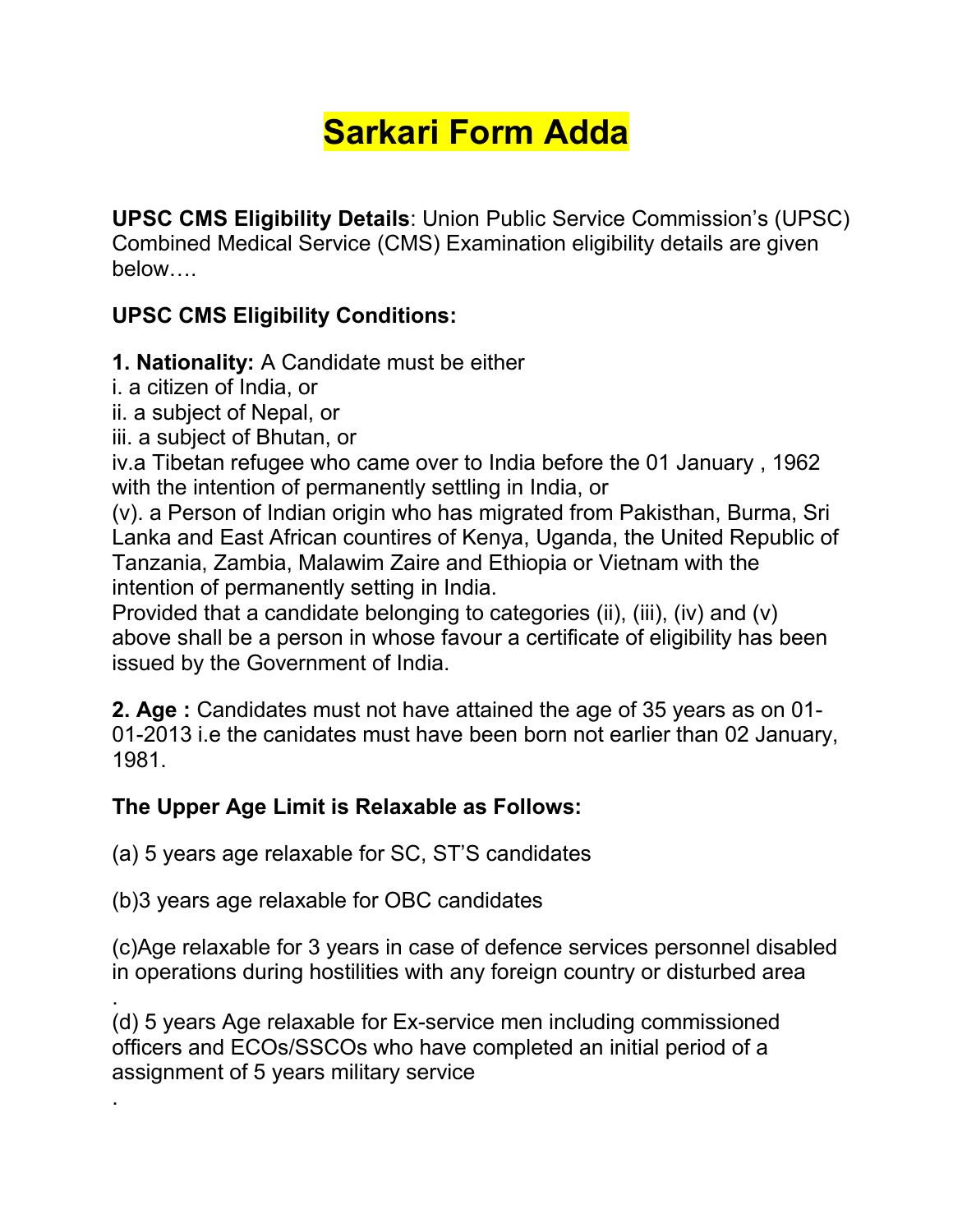(e)Ten years Age relaxation for blind, deaf, deaf, mute and orthopaedically handicapped candidates.

(f) Up to maximum of five years in the case of ECO/SSOs who have completed an intial period of assignment of 5 years Military Service.

(g). Up to maximum of five years if a candidate had ordinarily been domiciled in the state of Jammu & Kashmir during the period from the 01- 01-1980 to the 31-12-1989.

**3. Educational qualification:** The candidate should have passed the written and practical parts of the final M.B.B.S Examination.

**Note:** The final examinations who has appeared or has yet to appear at the final MBBS Examination may also apply.

**4. Physical and Medical Standards:** Candidates must be physically and medically Fit according to the physical/medical standards for the Combined Medical Services Examination.

#### **UPSC CMS [Selection](http://www.freejobalert.com/upsc-cms-selection-process/24766/) Process Details:**

**UPSC CMS Selection Process Details:** Union Public Service Commission (UPSC) conducts Combined Medical Services Examination yearly once. When the UPSC CMS recruitment advertised the eligible candidates ccan apply through online mode. Selection Porcess details are given below….

**Selection Process Details**: UPSC CMS Examination consists of Written Examination and Interview/ Personality Test.

**1) Written Test:** Written test consist Two papers, each paper maximum of 250 marks, time duration will be Two hours.

**2) Personality Test/ Interview**: Candidates who qualify in the written examination will be called for interview/ personality test to be conducted by the Union Public Service Commission. The interview/ personality test will carry 100 mraks. Personality test is conducting for testing the general knowledge and ability of the candidates in the fields of their academic studyand alos nature of a personality test to assess the canidate's tntellectual curiosity, critical powers of assimilation , balance of judgement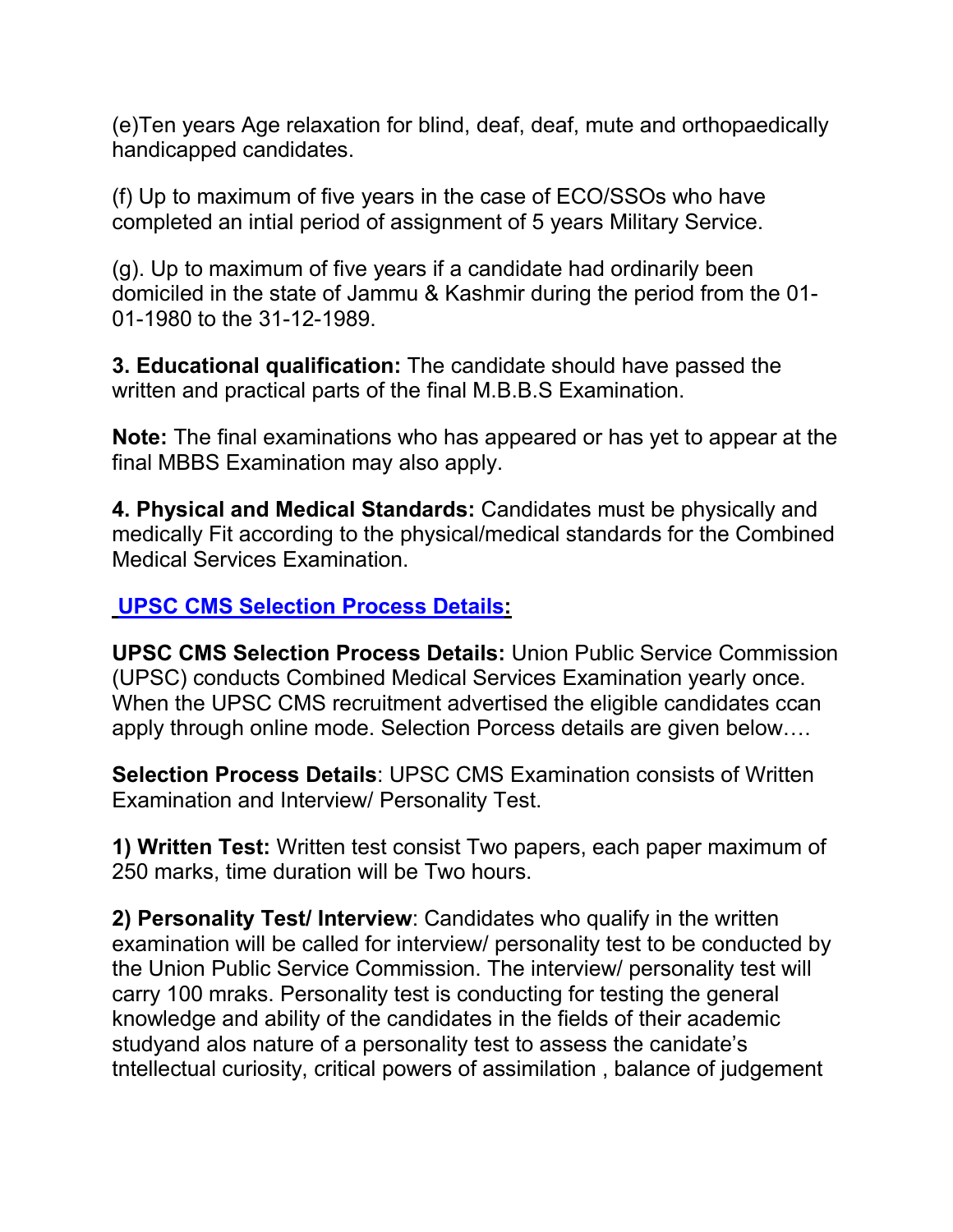and alertmess of mind, ability for social cohesion, initiative capabilit for leadership.

On the basis of Personality Test, selected candidates must be Physically and Medically Fit. Generally the UPSC CMS Exam takes one year to complete the whole recruitment process.

#### **UPSC CMS [\(combined](http://www.freejobalert.com/upsc-cms-exam-pattern/24750/) medical services) Exam Pattern Details:**

**UPSC CMS Exam Pattern Details**: Union Public Service Commission (UPSC) Combined Medical Services (CMS) Examination pattern and scheme of examination are given below….

**Exam Pattern:** Combined Medical Services (CMS) Examination consists of written examination and Interview phases. Part I will be written examination and Part II will be Personality Test / Interview. Written examination consists 2 papers; each paper carries 250 maximum marks and 2 hours duration . The caniddates who qualify the Part I will be called for Part II (Personality Test) process.

#### **Examination Shall be conducted in Two Parts:**

**Part I:** Written Examination (500 Marks) **Part II:** Personality Test (100 Marks)

**Part I – Written Examination:** The candidates will take the Written examination in two papers (Paper I & Paper II), each paper carrying a maximum of 250 marks. Each paper will be of two hours duration.

#### **Paper-I & Maximum Marks are given below:**

| Paper I             | <b>Maximum</b> |  |
|---------------------|----------------|--|
| 1. General Ability  | 30 Questions   |  |
| 2. General Medicine | 70 Questions   |  |
| 3. Paediatrics      | 20 Questions   |  |

Total questions in Paper I = 120 (30 General Ability, 70 General Medicine and 20 Paediatrics).

#### **Paper-II & Maximum Marks are given below:**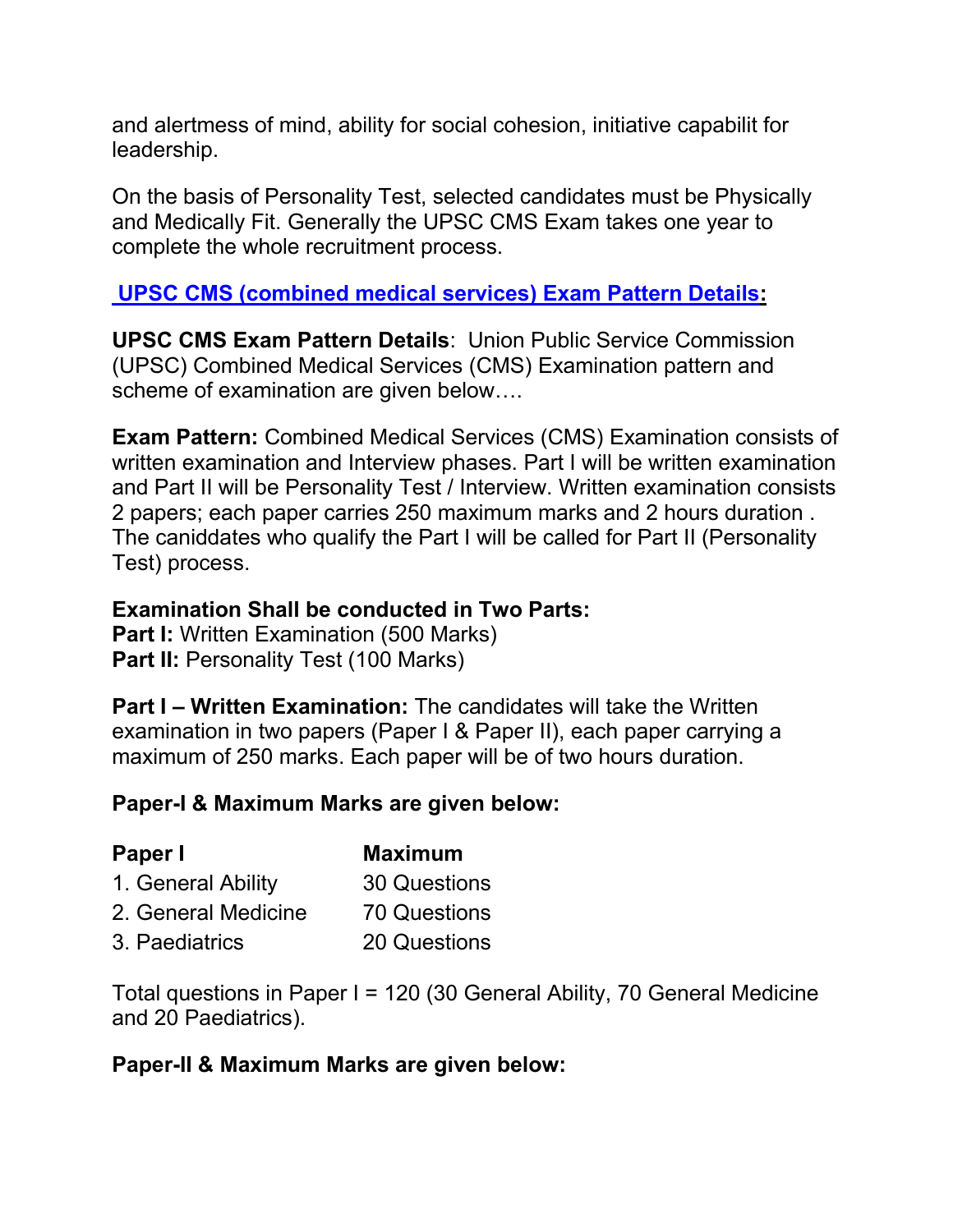| <b>Paper II</b>                         | <b>Maximum</b> |
|-----------------------------------------|----------------|
| 1. Surgery                              | 40 questions   |
| 2. Gynecology & obstetrics 40 questions |                |
| 3. Preventive & social<br>medicine      | 40 questions   |

Total questions in Paper II= 120 (40 Surgery, 40 Gynaecology & Obstetrics and 40 Preventive & Social Medicine).

1. There will be penalty (Negative Making) for wring answers marked by a candidates in the objective type question papers.

2. There are four alternatives for the answers to every question.

3. If a question is left blank i.e no answer is given by the candidates, there will be no penalty for that question.

4. Candidates are not permitted to use calculators for answering objective type papers.

**Part II: Personality Test:** Candidates who qualify in the written examination will be called for Interview/ Personality Test to be conducted by the Union Public Service Commission (UPSC). The Interview/ Personality Test will cary 100 marks.

The Interview for personality test will be intended to serve as a supplement to the written examination for testing the General Knowledge and ability of the candidates in the fields of their academic study and also in the nature of personality test to assess the candidate's Intellectual curiosity, integrity of character, initiative and capability for leadership.

#### **UPSC CMS Exam [Syllabus](http://www.freejobalert.com/upsc-cms-exam-syllabus/24753/):**

**UPSC CMS Exam Syllabus:** Union Public Service Commission (UPSC) Combined Medical Services Examination (CMS) Syllabus details are given below….

**Syllabus:** The written examination will be conducted in two papers viz. i.e Paper I and Paper II.

#### **Paper I Syllabus:**

#### **A. General Ability:**

i. Indian Society, Heritage & Culture, Polity, Economy, Human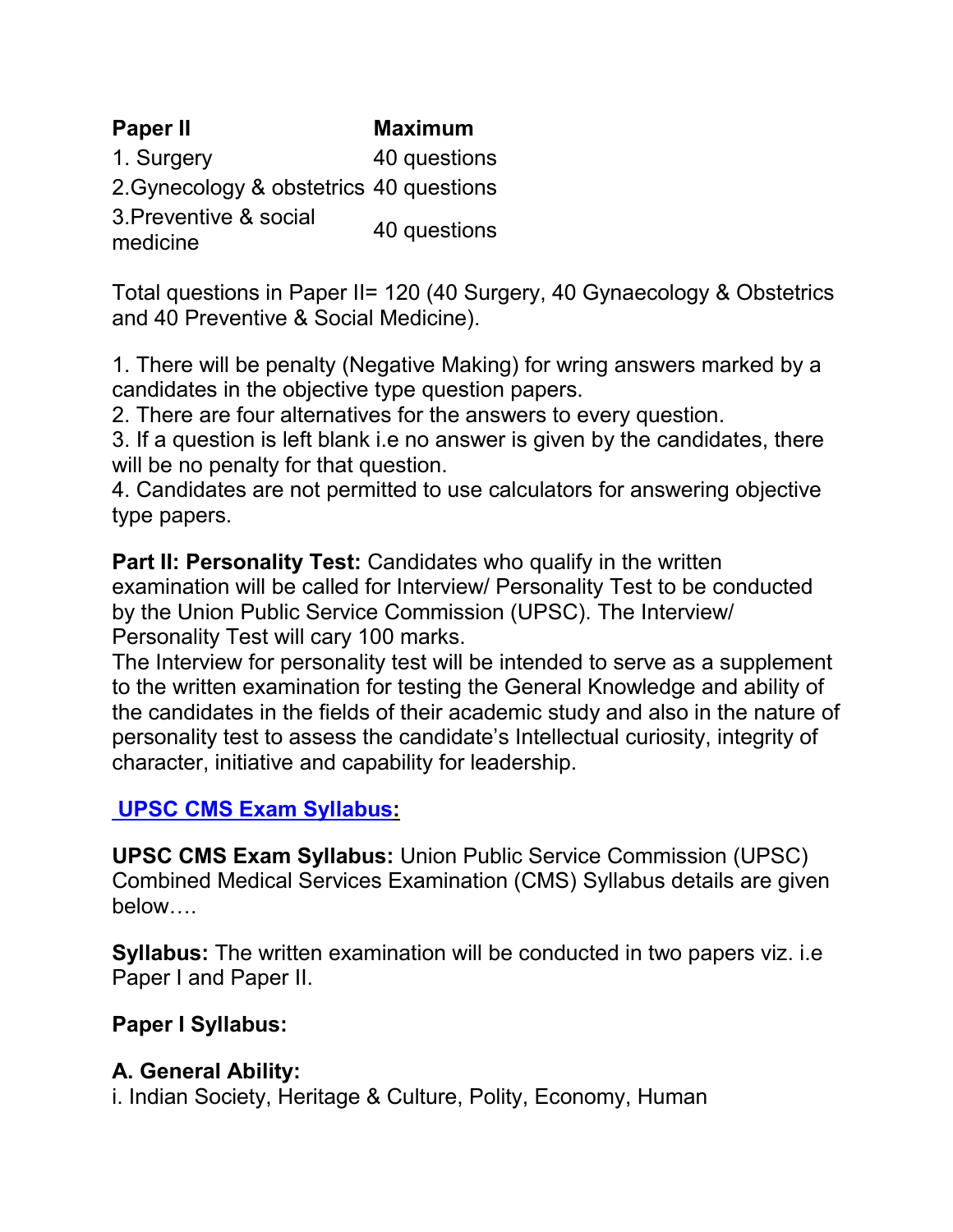Development Indices and the Development Programmes;

ii. Natural Resources, their distribution, exploitation, conservation and related issues;

iii. Basic concepts of Ecology and Environment and their impact on health and economy;

iv. Impact of changing demographic trends on health, environment and society;

v. Indian Agriculture, Industry, Trade, Transportation and Service Sectors; vi. Natural and man made disasters and their management;

vii. Food adulteration, Food processing, food distribution, food storage and their relevance to public health;

viii. Recent trends in Science and Technology

**B. General Medicine:** (General Medicine including Cardiology, Neurology, Dermatology and Psychiatry)

- i. Cardiology
- ii. Respiratory diseases
- iii. Gastro-intestinal
- iv. Genito-Urinary
- v. Neurology
- vi. Hematology
- vii. Endocrinology
- viii. Metabolic disorders
- ix. Infections/ Communicable Diseases
- a. Virus
- b. Rickets
- c. Bacterial
- d. Spirochetal
- e. Protozoan
- f. Metazoan
- g. Fungus
- x. Nutrition/Growth
- xi. Diseases of the skin (Dermatology)
- xii. Musculoskeletal System
- xiii. Psychiatry
- xiv. General

# **C. Paediatrics:**

#### **Syllabus of Paper II:**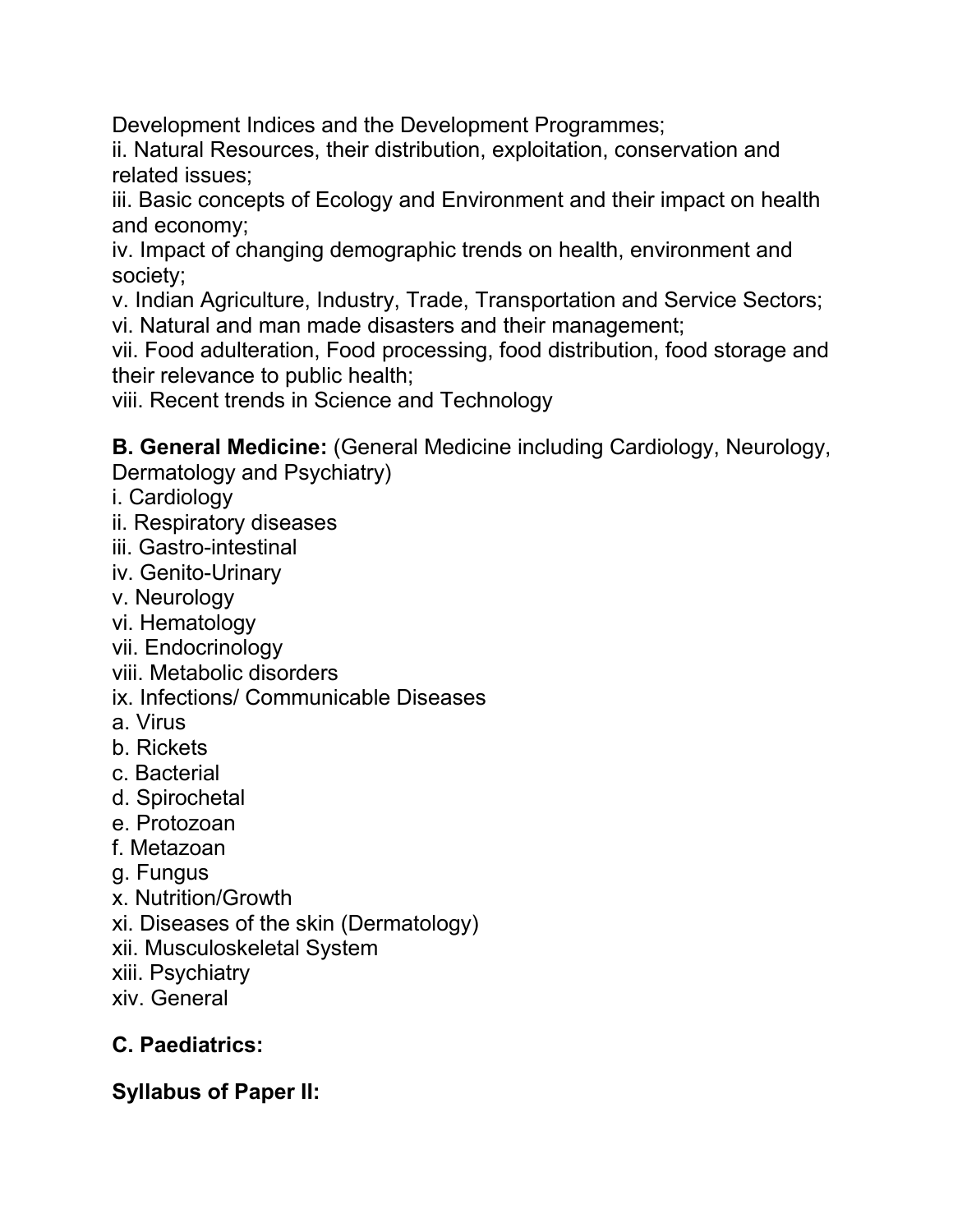# **A. Surgery (Surgery including ENT, Opthalmology, Traumatology and Orthopaedics)**

### **I. General Surgery**

- i. Wounds
- ii. Infections
- iii. Tumours
- iv. Lymphatic
- v. Blood vessels
- vi. Cysts/sinuses
- vii. Head and neck
- viii. Breast
- ix. Alimentary tract
- a.Oesophagus
- b. Stomach
- c. Intestines
- d. Anus
- e. Developmental
- x. Liver, Bile, Pancreas
- xi. Spleen
- xii. Peritoneum
- xiii. Abdominal wall
- xiv. Abdominal injuries
- II. Urological Surgery
- III. Neuro Surgery
- IV. Otorhinolaryngology E.N.T.
- V. Thoracic surgery
- VI. Orthopedic surgery
- VII. Ophthalmology
- VIII. Anesthesiology
- IX. Traumatology

# **(B) Gynecology & Obstricks**

- I. Obstrtrick
- i. Ante-natal conditions
- ii. Intra-natal conditions
- iii. Post-natal conditions
- iv. Management of normal labours or complicated labour
- II. Gynecology
- i. Questions on applied anatomy
- ii. Questions on applied physiology of menstruation and fertilization